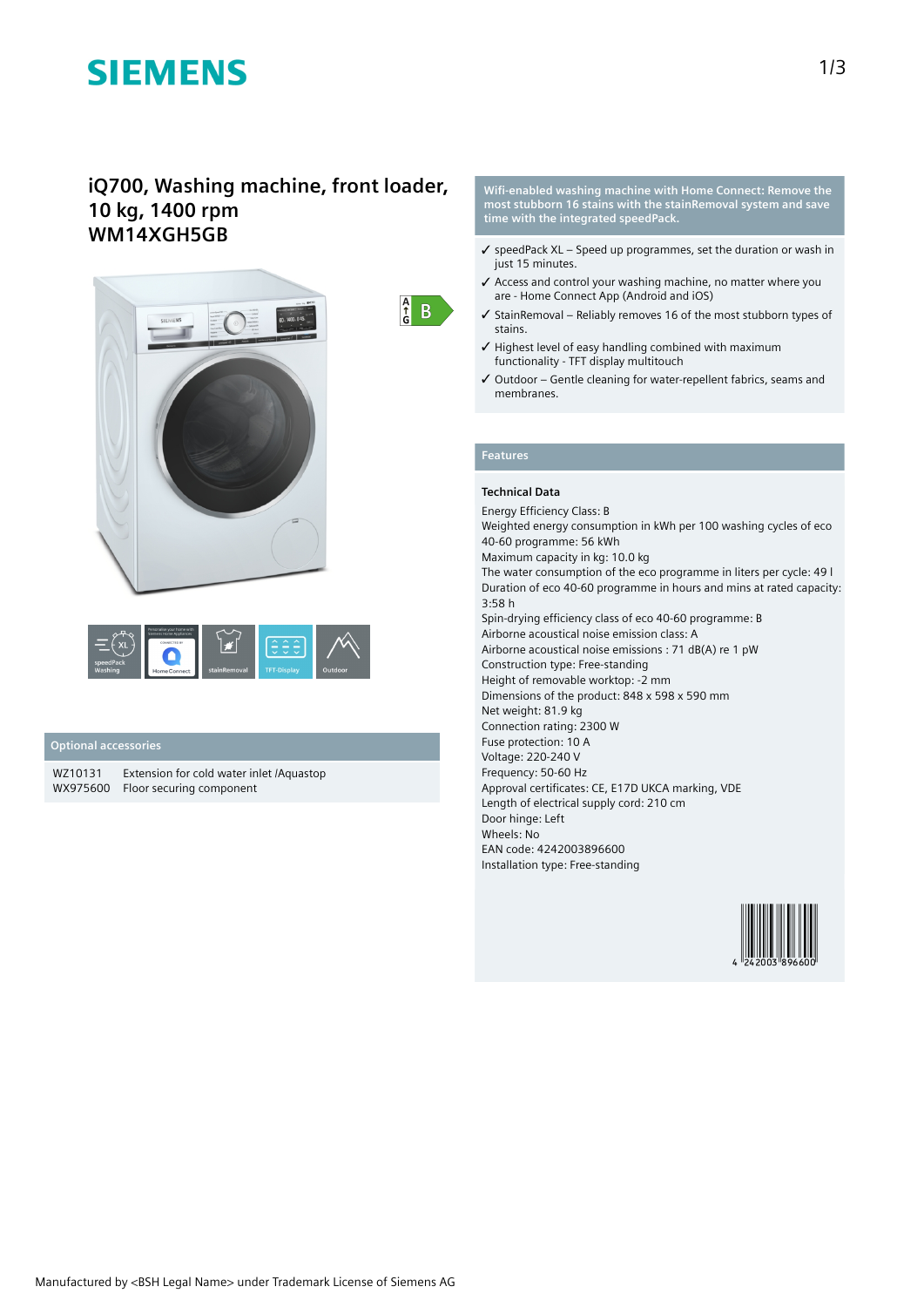# **SIEMENS**

# **iQ700, Washing machine, front loader, 10 kg, 1400 rpm WM14XGH5GB**

### **Features**

#### **Performance**

- Energy Efficiency Class<sup>1</sup>: B
- Energy<sup>2</sup> / Water<sup>3</sup>: 56 kWh / 49 litres
- Load capacity: 1 10 kg
- Programme duration⁴: 3:58 h:min
- Spin drying efficiency class: B
- Spin speed\*\*: 400 1400 rpm
- Noise level: 71 dB (A) re 1 pW
- Noise efficiency class: A

#### **Programmes/functions**

- Standard programmes: cottons, easy care, delicates, wool hand wash
- Special programmes: hygiene, drain, drum clean with reminder, towels, shirts/blouses, Outdoor, easy care plus, PowerWash 59, Spin, mixed fabrics, single rinse, duvet, rapid 15 minute quick wash

#### **Key features**

- Home Connect: Remote Monitoring and Control, iService Remote, Energy management
- autoStain removal system (ASR) with 16 stain options
- Options: extra rinse cycles, less ironing, Soaking, auto stain (16 options), night wash, speedPerfect, Rinse hold, prewash, waterPlus
- Touch control buttons: basic settings, On/off, Ready in, stain selection, options, remote start, start/pause with reload function, temperature selection, varioSpeed, spin speed selection/Rinse Hold

#### **Additional features**

- Reload Function: Stop the washing machine to add any forgotten items of laundry to the drum.
- TFT display: Clear text and high resolution for easy use with display of programme indication, temperature selection, spin speed, remaining time, 24 hour time delay and consumption indication
- powerSpeed system: better washing results in less time
- Drum volume: 70 litres
- drum interior light
- waveDrum: for highly effective and extremely gentle laundry care
- drum clean with reminder function
- Large chrome-black door with 180° opening
- Reload function: Pause the already running washing machine to add any forgotten items of laundry to the drum.
- iQdrive with 10 year warranty
- iQdrive with 10 year warranty
- waterPerfect Plus: for efficient use of water even with small loads thanks to intelligent sensor technology.
- Consump indicator energy+water, autoLoad Plus, autoStain removal system (ASR)
- antiVibration Design for more stability and quietness
- Sound insulation by additional noise reduction material
- aquaStop: Siemens home appliance with lifetime warranty against water damage\*
- Consumption indicator: Information about water and energy consumption prior to start of programme
- Jog dial with integrated on/off control
- Foam detection system
- Detergent over dosage display
- Out of balance load adjustment
- Electronic child safety package
- Acoustic signals: Multi-tone
- Detergent dispensing: From front
- **Technical Information**
- Slide-under installation
- $\bullet$  Dimensions (H x W): 84.8 cm x 59.8 cm
- Appliance depth: 59.0 cm
- Appliance depth incl. door: 63.2 cm
- Appliance depth with open door: 108.5 cm
- *¹ Scale of Energy Efficiency Classes from A to G*
- *² Energy consumption in kWh per 100 cycles (in programme Eco 40-60) ³ Weighted water consumption in litres per cycle (in programme Eco 40-60)*
- *⁴ Duration of Eco 40-60 programme*
- *\*\* Values are rounded.*
- *\* Please find warranty terms under the additional warranties section of our website.*